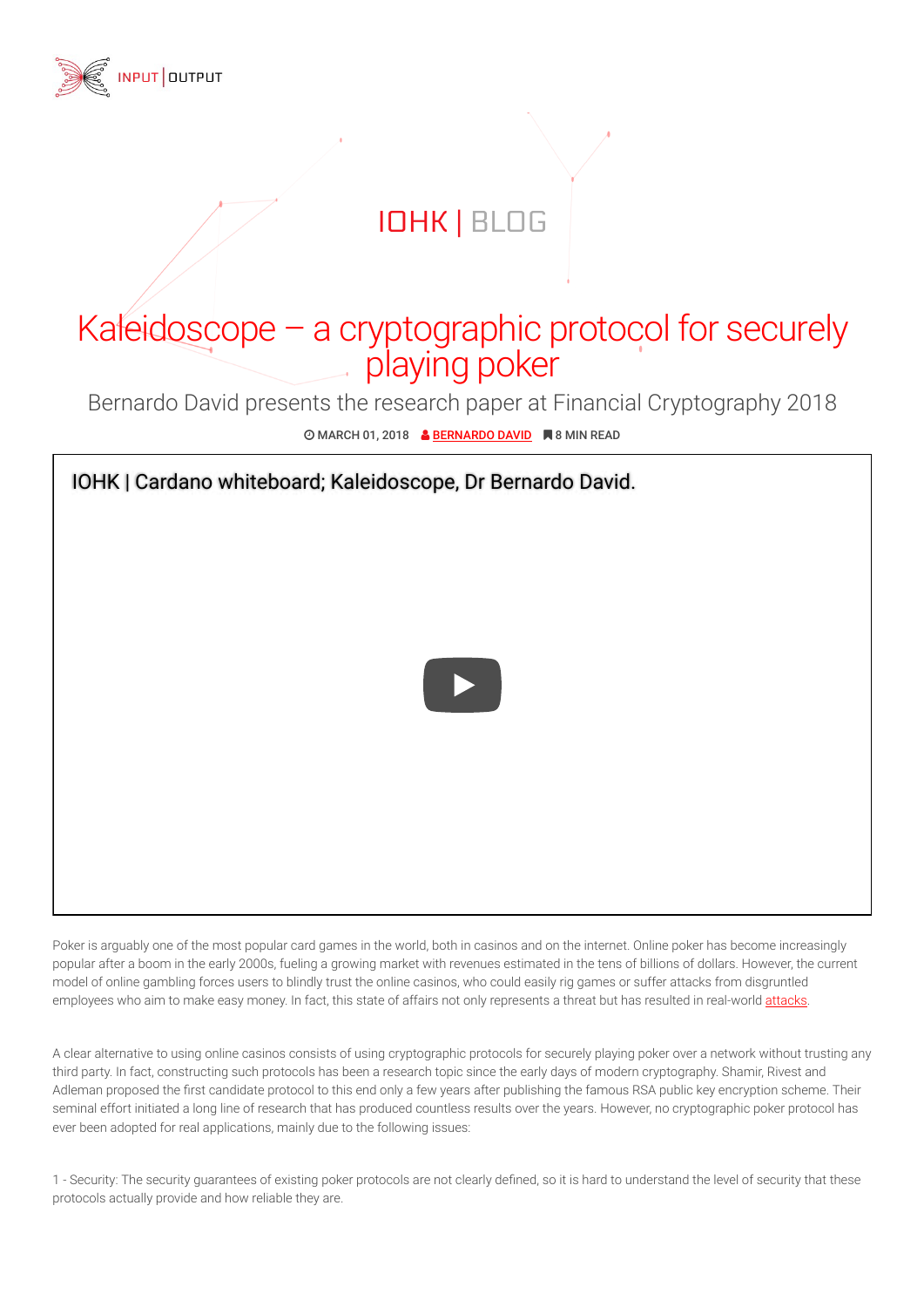2 - Eciency: Most of the existing poker protocols rely on costly cryptographic techniques that incur high computational and communication overheads, which in the real world result in boring games with long delays.

3 - Financial considerations: Previous poker protocols could not ensure that winners received their nancial rewards, even though classic cryptographic techniques could ensure that a game of poker was played honestly (i.e. without allowing players to cheat or learn each other's private data).



In a recent paper to be presented at the Financial Cryptography 2018 conference, we construct Kaleidoscope, the first cryptographic poker protocol to address all three issues above. Kaleidoscope is the first protocol to be proven secure according to a comprehensive security model that formally and clearly captures all the properties and guarantees commonly required from a poker protocol. Moreover, Kaleidoscope employs blockchain techniques to ensure that winners receive their rewards and that cheaters are financially penalized. Even though it is mathematically proven to achieve security while providing financial rewards and penalty enforcements, Kaleidoscope achieves very high efficiency in comparison to existing solutions (which have not been formally proven secure).

The first step in designing Kaleidoscope was formally defining the security guarantees that a poker protocol should achieve. Since such formal definitions are missing from current literature, we provide the first security definitions for poker in the so-called simulation paradigm, which is the gold standard for cryptographic protocol security. Our security definitions take into consideration all phases of a poker game, modeling the security guarantees obtained for each of them and the conditions under which they hold. Namely, we model security against very powerful adversaries who can attack all but one player. This worst case scenario also captures the case where many players in a game collude in order to cheat against one single player.

With a proper formal model in place, we developed Kaleidoscope, a highly efficient protocol that can be proven to realize our security definitions. Our protocol builds on cutting-edge zero knowledge proofs of shuffle correctness and is carefully crafted to achieve the best possible efficiency in terms of computation and communication. In fact, as shown in an *upcoming work*, Kaleidoscope achieves high security guarantees while requiring three times less computation and eight times less communication than the best previous protocols (without formal security guarantees).

Another important feature of Kaleidoscope is that it ensures that winners will receive their rewards, and that cheaters will be financially penalized as well as kicked out of the game. The basic idea is that, before a game starts all players send to a smart contract the funds they will be using for betting and an amount of "collateral" funds. At the end of the game, the smart contract ensures that the betting funds are distributed to the players according to the outcome of the game and that the collateral funds are returned. In case a player is caught cheating (which is ensured by our protocol), the smart contract confiscates the cheater's collateral funds and distributes those among the honest players as compensation. Moreover, we show that the communication with the smart contract and the on-chain storage requirements are minimal.